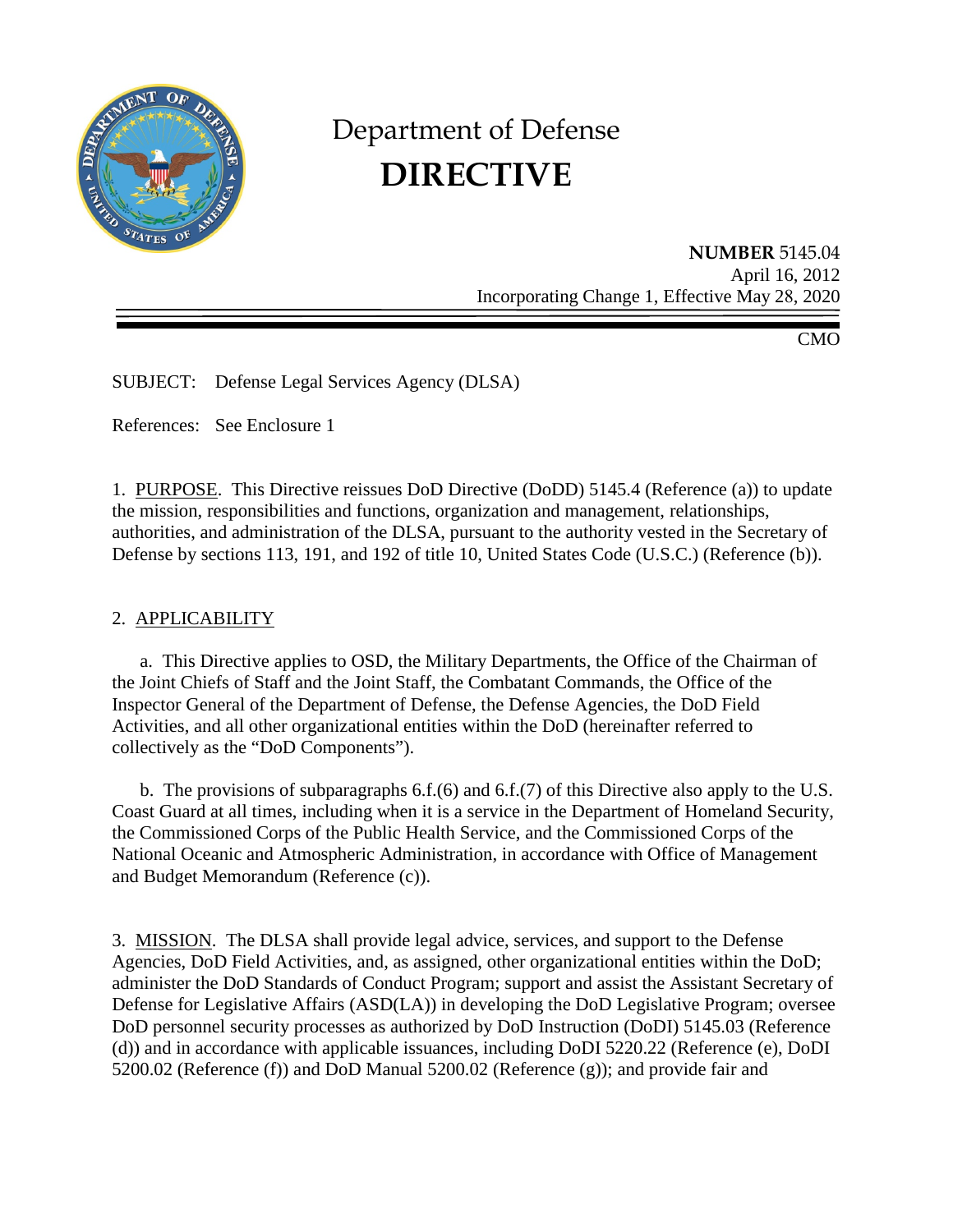impartial administrative procedures through the Defense Office of Hearings and Appeals (DOHA).

## 4. DEFINITIONS. See Glossary.

## 5. ORGANIZATION AND MANAGEMENT

a. The DLSA is established as a Defense Agency, under the authority, direction, and control of the General Counsel of the Department of Defense (GC DoD), who shall serve as the Director, DLSA.

b. The DLSA shall consist of the Director and such subordinate organizational elements as are established by the Director within resources assigned by the Secretary of Defense. It shall also include the legal staffs assigned to the other Defense Agencies, the DoD Field Activities, and other comparable organizations to which attorneys are assigned (excluding the Office of the GC DoD, the Office of the General Counsel to the Inspector General of the Department of Defense, the Office of the Legal Counsel to the Chairman of the Joint Chiefs of Staff, the Military Departments, and the Combatant Commands).

# 6. RESPONSIBILITIES AND FUNCTIONS. The Director, DLSA, shall:

a. Organize, direct, and manage the DLSA and all its assigned resources.

b. Provide legal advice and services for the Defense Agencies, DoD Field Activities, and other assigned organizations.

c. Provide legal advice and assistance to the ASD(LA) in developing the DoD Legislative Program for each session of a Congress.

d. Jointly develop, with affected offices of primary responsibility, coordinate, and approve DoD positions on Presidential Executive orders and proclamations.

e. Develop DoD policy for standards of conduct and administer the Standards of Conduct Program for OSD and other assigned organizations.

f. Establish, organize, staff, and support the DOHA to provide administrative procedures involving fair and impartial decision making, including, but not limited to:

(1) Adjudicating, issuing statements of reasons, conducting hearings, and issuing decisions in personnel security clearance cases for contractor personnel doing classified work for DOHA-serviced DoD Components and other Federal agencies and departments.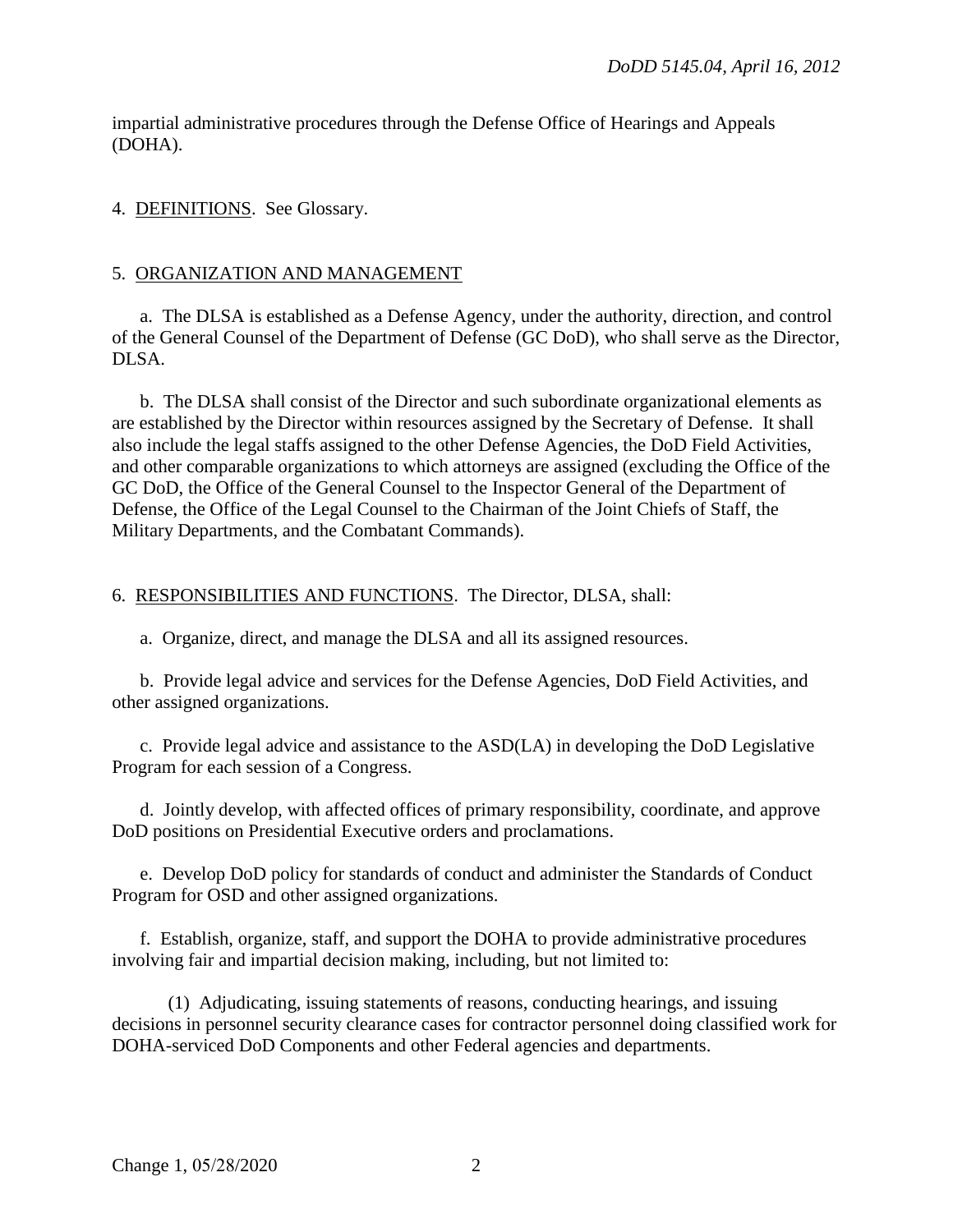(2) Conducting personal appearance hearings and issuing decisions in security clearance and sensitive national security position cases for DOHA-serviced DoD civilian employees and military personnel serviced by DOHA, in accordance with Reference (g).

(3) Adjudicating, issuing statements of reasons, conducting hearings, and issuing decisions in cases under DOHA jurisdiction requiring trustworthiness decisions for contractor performance of sensitive duties.

(4) Conducting hearings and issuing decisions in cases involving disputes over the provision of special educational services by the DoD Education Activity or the provision of early intervention or related services by the other DoD Components.

(5) Conducting hearings and issuing decisions in cases involving TRICARE payment for medical services.

(6) Issuing appeal decisions for claims involving uniformed service member (within and outside of the DoD) pay and allowances, unused leave, transportation, travel, retired pay, survivor's benefits, and other financial claims.

(7) Issuing initial and appeal decisions granting or denying waivers of collection of overpayments made to, or on behalf of, uniformed service members (within and outside of the DoD) and employees within the DoD.

(8) Coordinating and monitoring policies and procedures pertaining to DoD alternative dispute resolution (ADR) activities and conflict management within the DoD; and serving as a source of training and obtaining and providing third-party neutrals for ADR.

(9) Performing such further missions as may be assigned to the DOHA, including, but not limited to, the conduct of hearings and issuance of decisions for revocation of DoD credentials to non-cleared contractors pursuant to Homeland Security Presidential Directive 12 (Reference (h)).

(10) Providing legal advice and services for assigned organizations, as deemed necessary and appropriate, through the DOHA Department Counsel.

g. Serve on boards, committees, and other groups concerned with DLSA matters, and represent the Secretary of Defense on DLSA matters outside the DoD.

h. Promote coordination, cooperation, and mutual understanding within the DoD, other Federal agencies, and the public concerning DLSA matters.

i. Design and manage DLSA programs and activities to improve performance standards, economy, and efficiency and demonstrate DLSA attention to the requirements of its organizational clients, both internal and external to the DoD, consistent with the requirements of the Secretary of Defense Biennial Review of Defense Agencies and DoD Field Activities.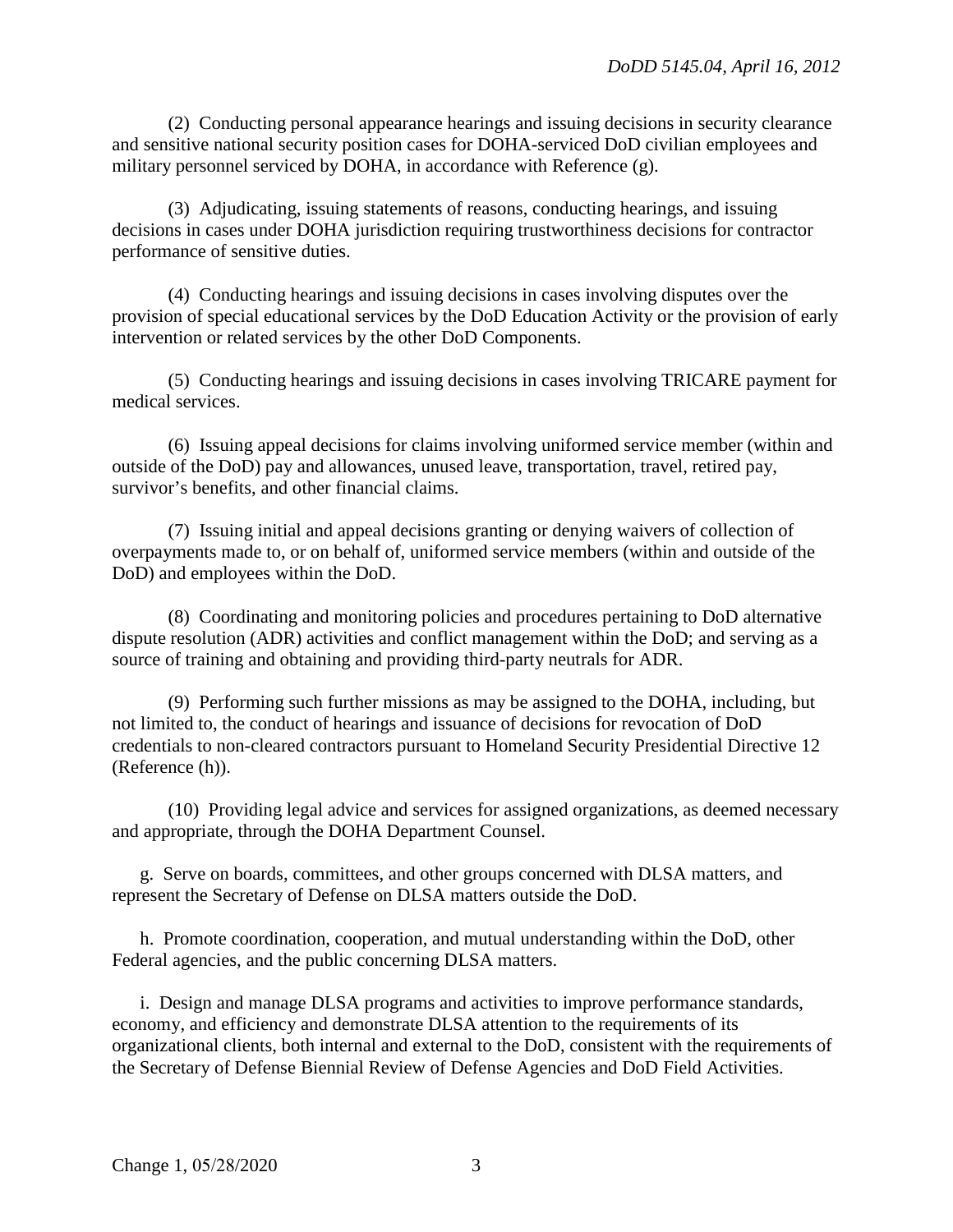j. Perform such other duties as the Secretary or Deputy Secretary of Defense may prescribe.

### 7. RELATIONSHIPS

a. In the performance of assigned responsibilities and functions, the Director, DLSA, shall:

(1) Use existing systems, facilities, and services of the DoD and other Federal agencies, when possible, to avoid duplication and to achieve maximum efficiency and economy.

(2) Coordinate and exchange information with the OSD Principal Staff Assistants (PSAs) and Heads of the other DoD Components having collateral or related responsibilities and functions.

(3) Maintain appropriate liaison with the other DoD Components, other Government agencies, and foreign governmental and private sector organizations for the exchange of information and programs in the field of assigned responsibilities.

(4) Receive support from the Military Departments and other DoD Components within their respective fields of responsibility to assist in carrying out the assigned responsibilities and functions of the DLSA.

(5) Provide authority, direction, and control, including professional supervision, for DLSA attorneys serving in Defense Agencies, DoD Field Activities, and other organizations to which such attorneys are assigned. This includes, without limitations, in consultation with the DoD Component Head concerned, evaluation of their performance or other actions that may be necessary based on professional performance, including but not limited to awards, promotions, transfers and reassignments, training and professional development, and disciplinary or adverse actions, pursuant to section 140 of Reference (b) and in accordance with DoDI 1442.02 (Reference (i)).

b. The OSD PSAs and Heads of the other DoD Components shall:

(1) Support the DLSA within their respective fields of responsibility in the execution of the DLSA mission, capabilities, and functions, in accordance with applicable DoD issuances.

(2) Coordinate with the Director, DLSA, on all matters under their purview related to the responsibilities and functions assigned to the Director, DLSA.

8. AUTHORITIES. The Director, DLSA, as necessary to carry out assigned responsibilities and functions, is specifically delegated authority to:

a. Communicate directly with the Heads of the other DoD Components, including the transmission of requests for advice and assistance. Communications to the Military Departments shall be transmitted through the Secretaries of the Military Departments, their designees, or as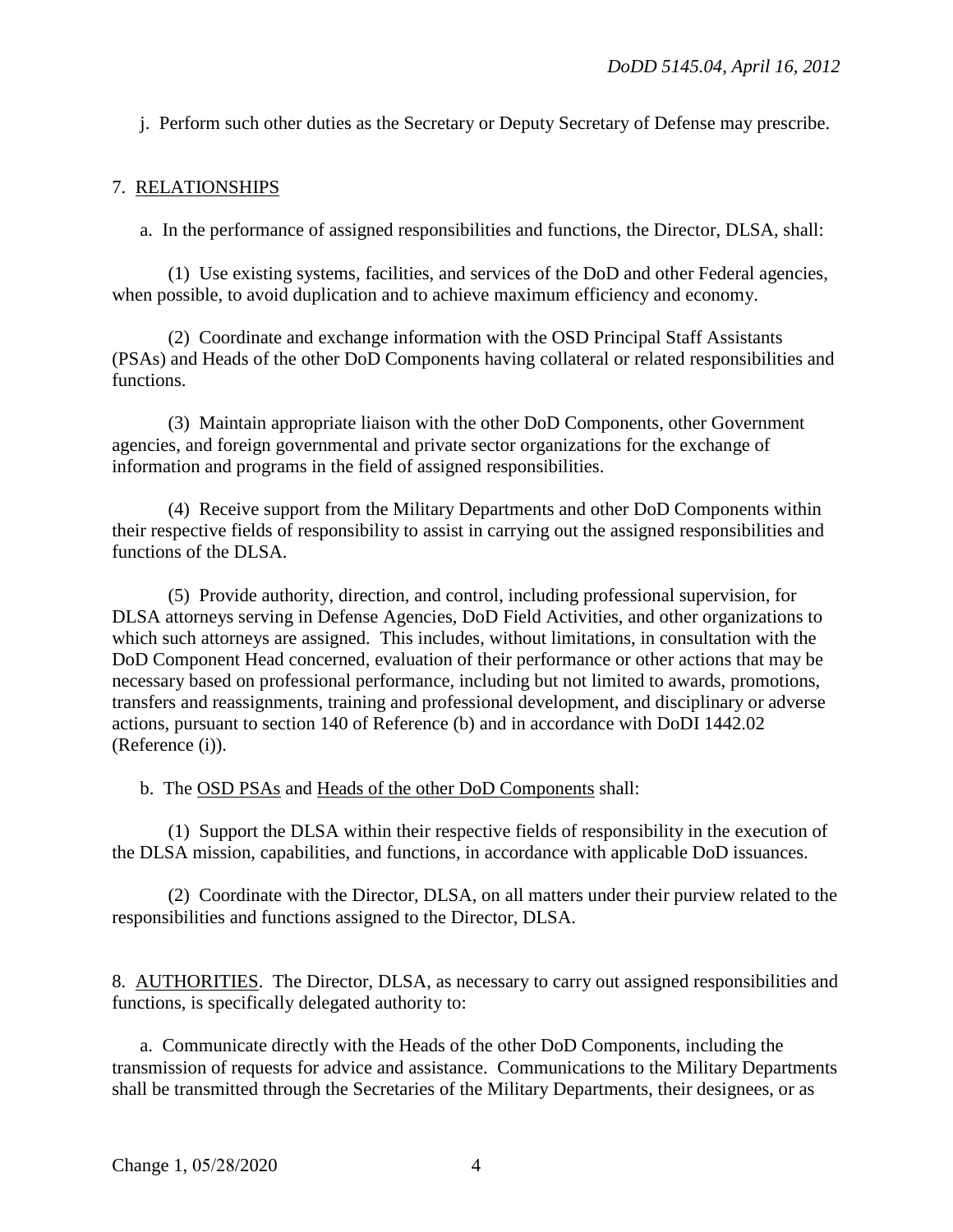otherwise provided in law or directed by the Secretary of Defense in other DoD issuances. Communications to the Commanders of the Combatant Commands normally shall be transmitted through the Chairman of the Joint Chiefs of Staff.

b. Communicate with other Government officials, representatives of the Legislative Branch, members of the public, and representatives of foreign governments. Communications with representatives of the Legislative Branch shall be coordinated with the ASD(LA) or the Under Secretary of Defense (Comptroller)/Chief Financial Officer, Department of Defense, as appropriate, and be consistent with the DoD Legislative Program.

c. Obtain reports and information, in accordance with DoDI 8910.01 (Reference (j)).

d. Prescribe procedures, standards, and practices governing the execution of assigned responsibilities and functions.

e. Exercise the administrative authorities contained in Enclosure 2.

#### 9. ADMINISTRATION

a. The appointment of personnel to the DLSA shall be subject to the approval of the Director, DLSA.

b. The Military Departments shall assign military personnel to the DLSA in accordance with approved authorizations and procedures for assignment to joint duty.

c. Budgeting, management of ceiling spaces, personnel services, and other administrative support for DLSA personnel shall be the responsibility of the Defense Agency, DoD Field Activity, or other organization to which those personnel are assigned, in accordance with Reference (i).

10. RELEASABILITY. **Cleared for public release.** This Directive is available on the Directives Division Website at https://www.esd.whs.mil/DD/.

11. SUMMARY OF CHANGE 1. This change updates the office of primary responsibility designation and the Directives Division Website address and removes expiration language in accordance with current Chief Management Officer of the Department of Defense direction.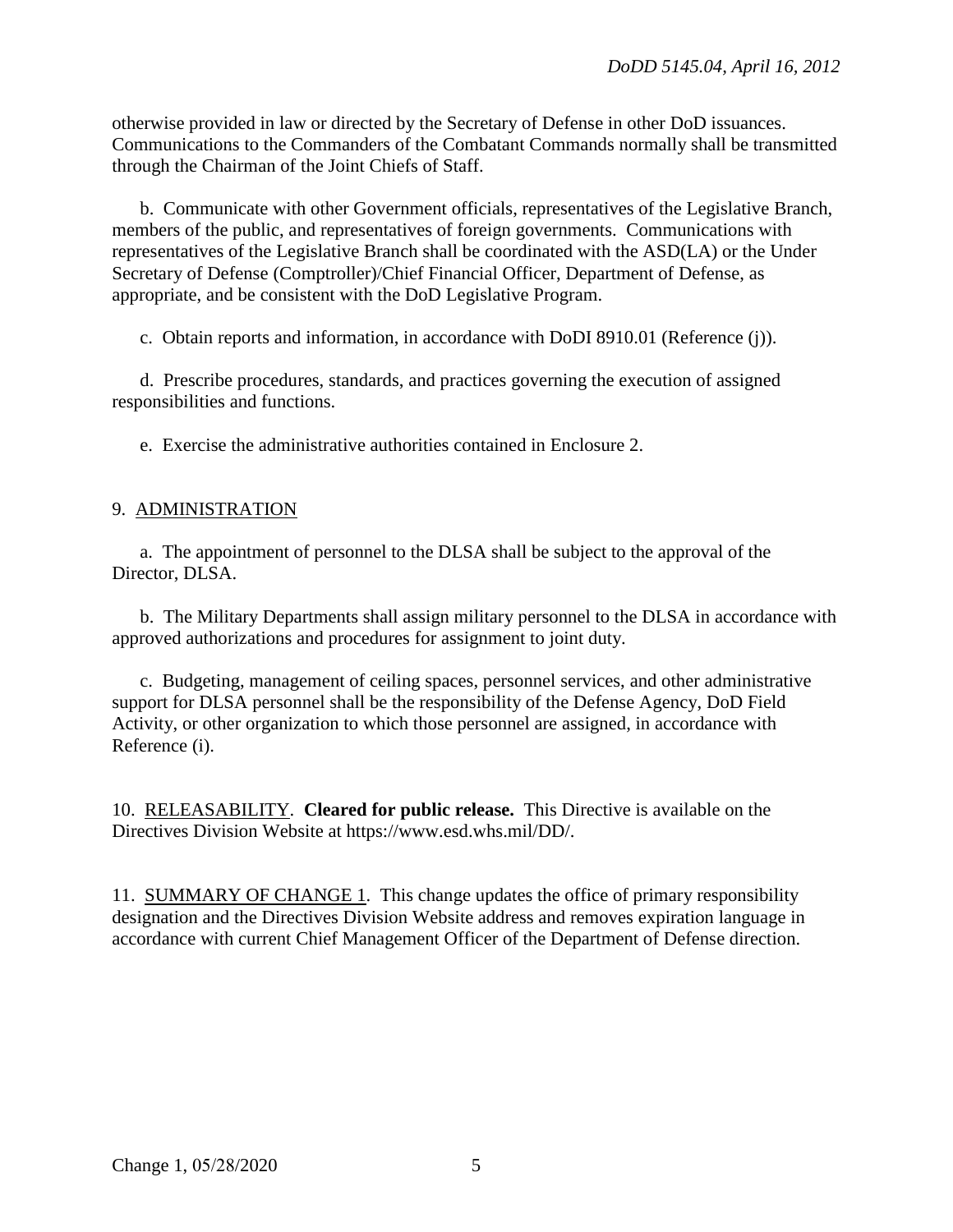12. **EFFECTIVE DATE**. This Directive is effective April 16, 2012.

 $\frac{1}{\sqrt{1-\frac{1}{2}}}$ Ashte

Deputy Secretary of Defense

Enclosures

1. References

2. Delegations of Authority

Glossary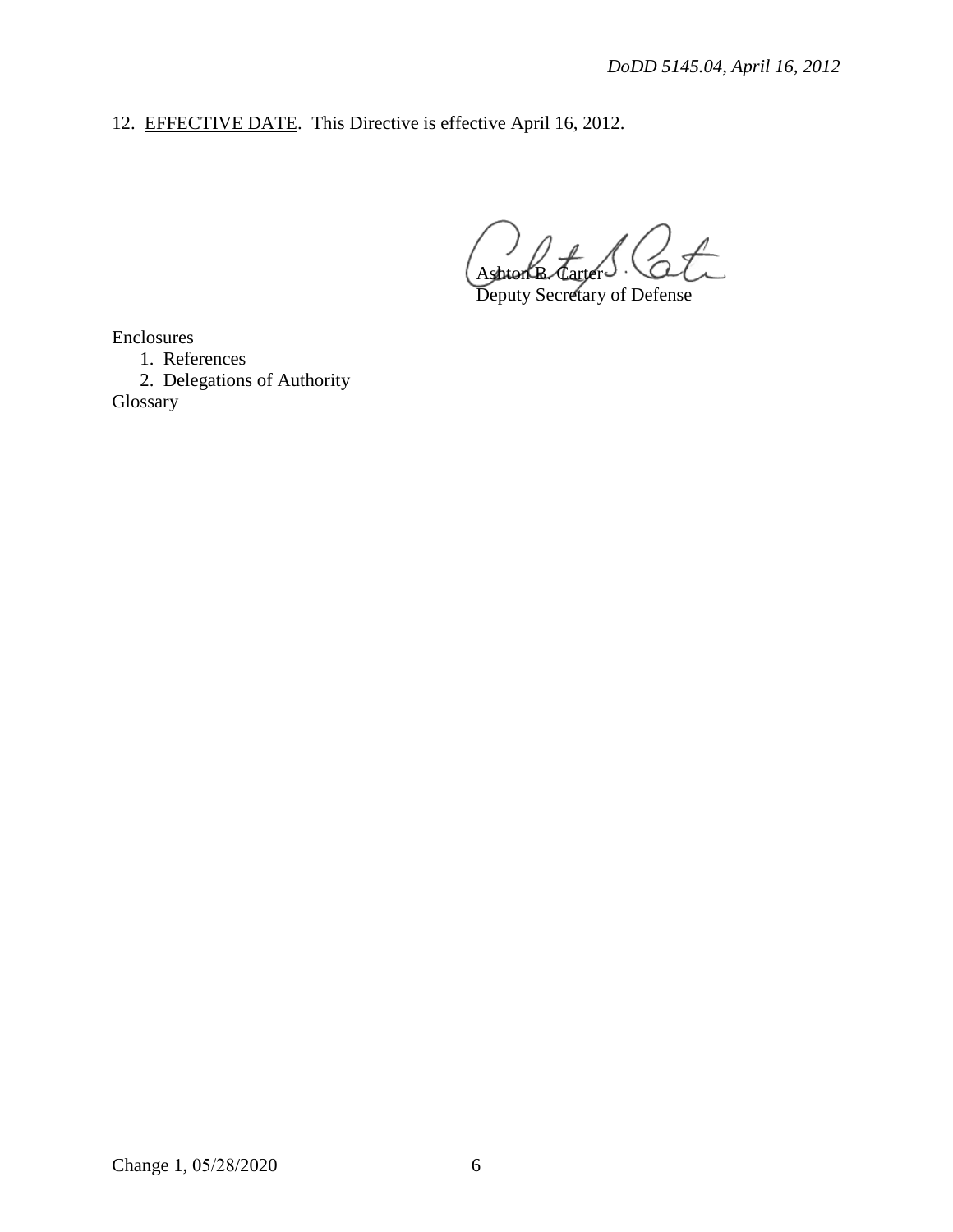# ENCLOSURE 1

### **REFERENCES**

- (a) DoD Directive 5145.4, "Defense Legal Services Agency," December 15, 1989 (hereby cancelled)
- (b) Sections 113, 140, 191, and 192 of title 10, United States Code
- (c) Office of Management and Budget Memorandum, "Determination With Respect to Transfer of Functions Pursuant to Public Law [1](#page-6-0)04-53," June 28, 1996<sup>1</sup>
- (d) DoD Instruction 5145.03, "Oversight of the DoD Personnel Security Programs," January 10, 2013
- (e) DoD Instruction 5220.22, "National Industrial Security Program (NISP)," March 18, 2011, as amended
- (f) DoD Instruction 5200.02, "DoD Personnel Security Program (PSP)," March 21, 2014, as amended
- (g) DoD Manual 5200.02, "Procedures For The DoD Personnel Security Program (PSP)," April 3, 2017
- (h) Homeland Security Presidential Directive 12, "Policies for a Common Identification Standard for Federal Employees and Contractors," August 27, 2004
- (i) DoD Instruction 1442.02, "Personnel Actions Involving Civilian Attorneys," September 30, 2010
- (j) DoD Instruction 8910.01, "Information Collection and Reporting," May 19, 2014
- (k) Office of the Chairman of the Joint Chiefs of Staff, "DoD Dictionary of Military and Associated Terms," current edition

<span id="page-6-0"></span><sup>&</sup>lt;sup>1</sup> Available at http://www.whitehouse.gov/omb/foia\_transfer\_gao\_auth/.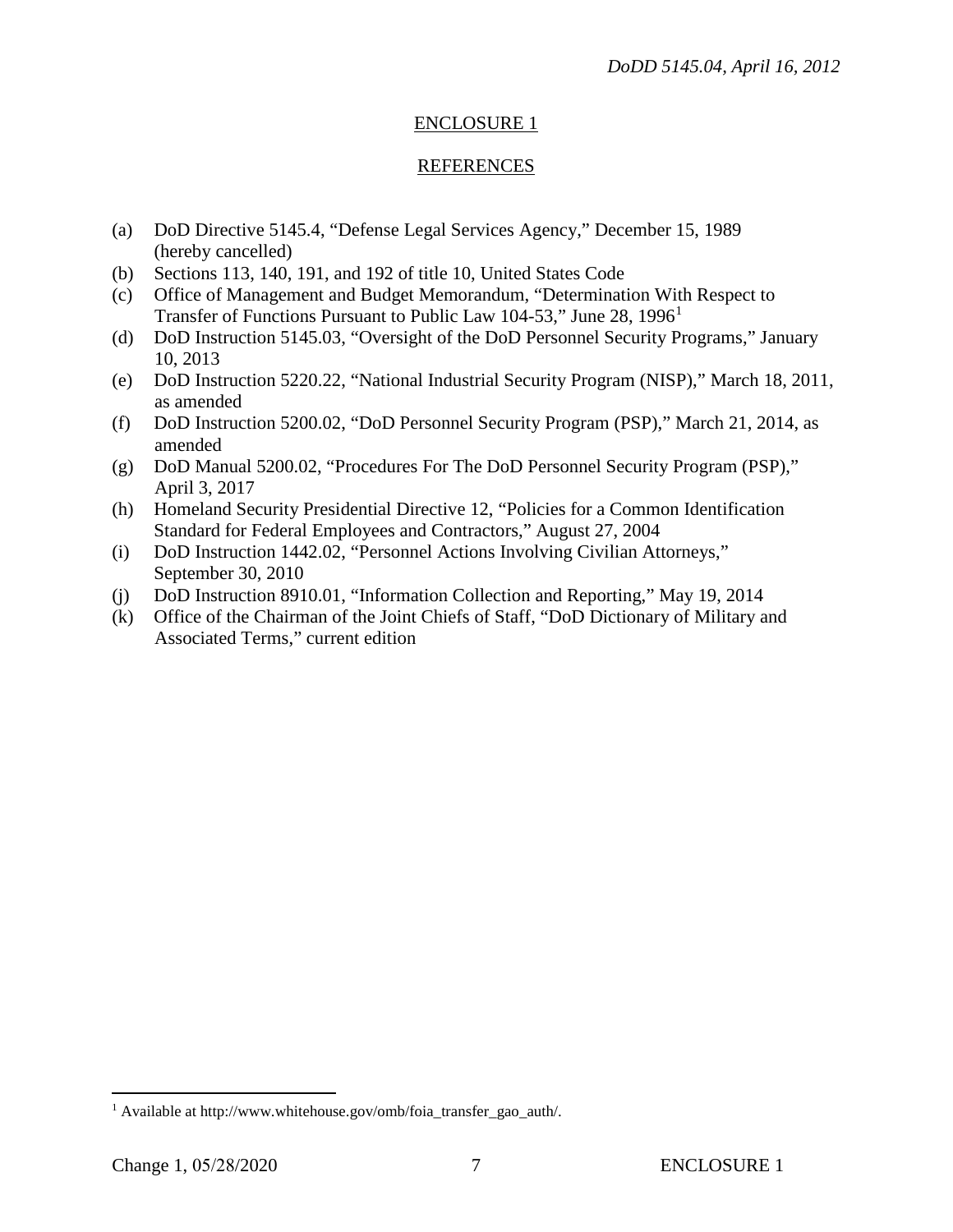#### ENCLOSURE 2

#### DELEGATIONS OF AUTHORITY

Pursuant to the authority vested in and subject to the authority, direction, and control of the Secretary of Defense, and in accordance with DoD policies and issuances, the Director, DLSA, or in the absence of the Director, the person acting for the Director, is hereby delegated authority, as required for DLSA administration and operation, to:

a. Enforce regulatory procedures pursuant to Executive Order (E.O.) 10450; E.O. 10865, as amended; E.O. 12333, as amended; E.O. 12968, as amended; E. O.13467; E.O. 12829; and in accordance with Reference (e), Reference (f), and DoDD 5220.6, as appropriate, and:

(1) Designate any position in the DLSA as sensitive.

(2) Authorize, in an emergency, the appointment of a person to a sensitive position in the DLSA for a limited time even though an appropriate security investigation has not been completed.

(3) Initiate personnel security investigations and, if necessary, in the interest of national security, suspend access to classified information for personnel assigned or employed by the DLSA. Any action under this subparagraph shall be taken in accordance with procedures described in Reference (g).

b. Authorize, set, or approve:

(1) The regularly scheduled administrative workweek, alternative work schedules, and telework arrangements for DLSA civilian employees in billets assigned or detailed to the DLSA in accordance with mission requirements of DLSA organizational activities. However, this delegation does not include administrative functions related to routine timekeeping for DLSA employees working in General Counsel Offices of the Defense Agencies and the DoD Field Activities.

(2) Temporary duty travel for military personnel assigned or detailed to the DLSA, in accordance with the Joint Federal Travel Regulations, Volume 1.

(3) Official travel for DLSA civilian personnel in billets assigned or detailed to the DLSA, in accordance with the Joint Travel Regulations, Volume 2.

(4) Overtime work for DLSA civilian personnel in billets assigned or detailed to the DLSA, pursuant to chapter 55, subchapter V of title 5, U.S.C., and applicable Office of Personnel Management regulations.

(5) Funds available for travel by military personnel assigned or detailed to the DLSA for expenses incident to attendance at meetings of technical, scientific, professional, or other similar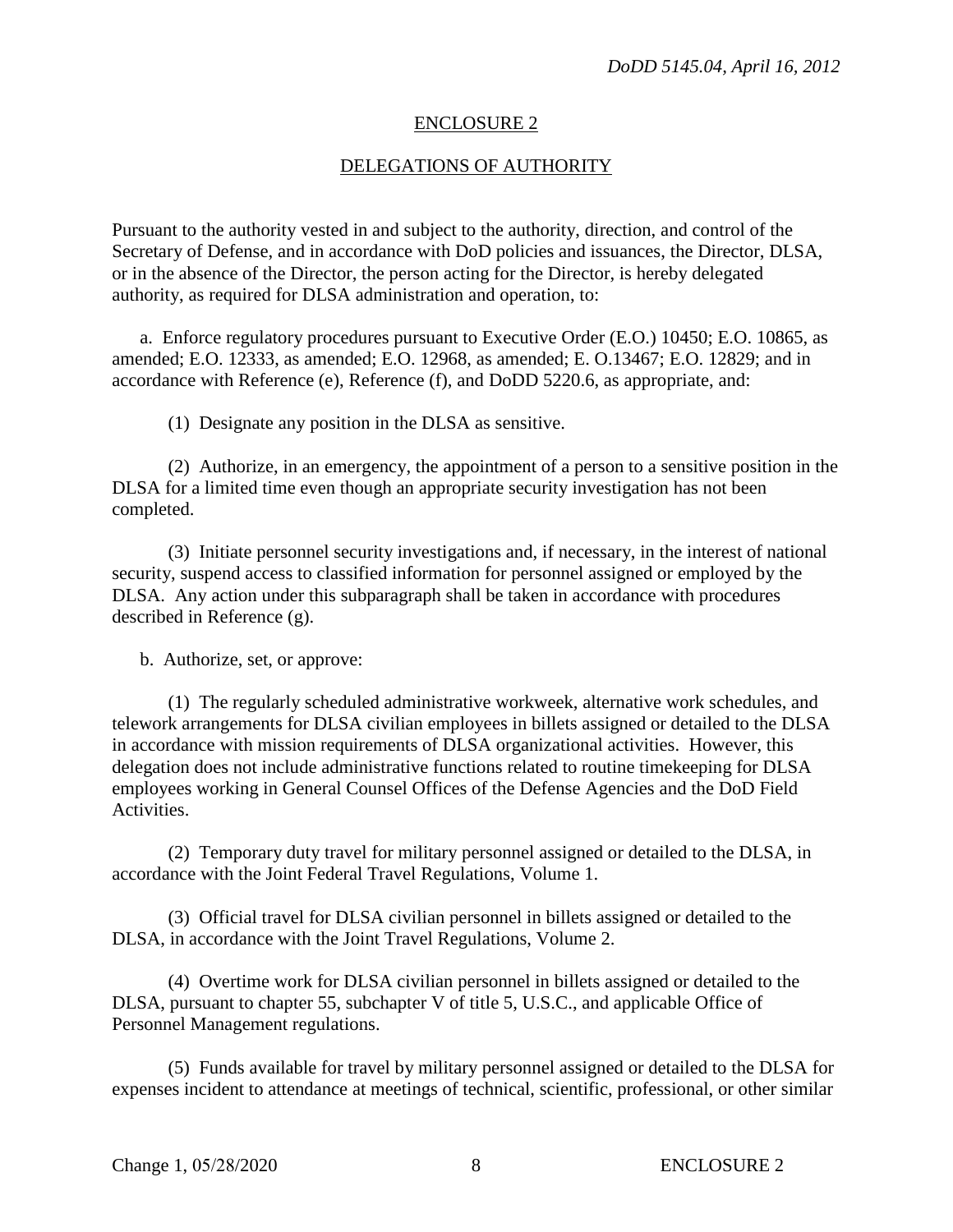organizations in such instances when the approval of the Secretary of Defense is required by section 412 of title 37, U.S.C., and sections 4110 and 4111 of title 5, U.S.C.

c. Develop, establish, and maintain an active and continuing Records Management Program, pursuant to section 3102 of title 44, U.S.C., and in accordance with DoDD 5015.2.

d. Use the Government purchase card for making appropriate purchases of material and services, other than personal services, for the DLSA when it is determined to be more advantageous and consistent with the best interests of the Government.

e. Authorize the publication of advertisements, notices, or proposals in newspapers, magazines, or other public media, as required for effective DLSA administration and operation, pursuant to section 3702 of title 44, U.S.C.

f. Establish and maintain, for the functions assigned, an appropriate publications system for common supply and service regulations, instructions, and reference documents, and changes thereto, in accordance with the policies and procedures prescribed in DoDI 5025.01.

g. Enter into support and service agreements with the Military Departments, other DoD Components, or other Government agencies, as required, for the effective performance of DLSA functions and responsibilities.

h. As necessary, use advisory committees and employ temporary or intermittent experts or consultants, as approved by the Secretary of Defense or the Director of Administration and Management, in support of DLSA functions pursuant to section 173 of title 10, U.S.C.; section 3109(b) of title 5, U.S.C.; appendix 2 of title 5, U.S.C. (also known as "The Federal Advisory Committee Act of 1972, as amended"); and in accordance with DoDI 5105.04 and DoDI 5105.18.

i. Enter into and administer contracts, directly or through a Military Department, a DoD contract administration services component, or other Federal agency, as appropriate, for supplies, equipment, and services required to accomplish the DLSA mission. To the extent that any law or Executive order specifically limits such authority to persons at the secretarial level of a Military Department, such authority shall be exercised by the General Counsel of the Department of Defense.

j. Redelegate these authorities as appropriate, and in writing, except as otherwise restricted in this enclosure or by law, Executive order, or regulation.